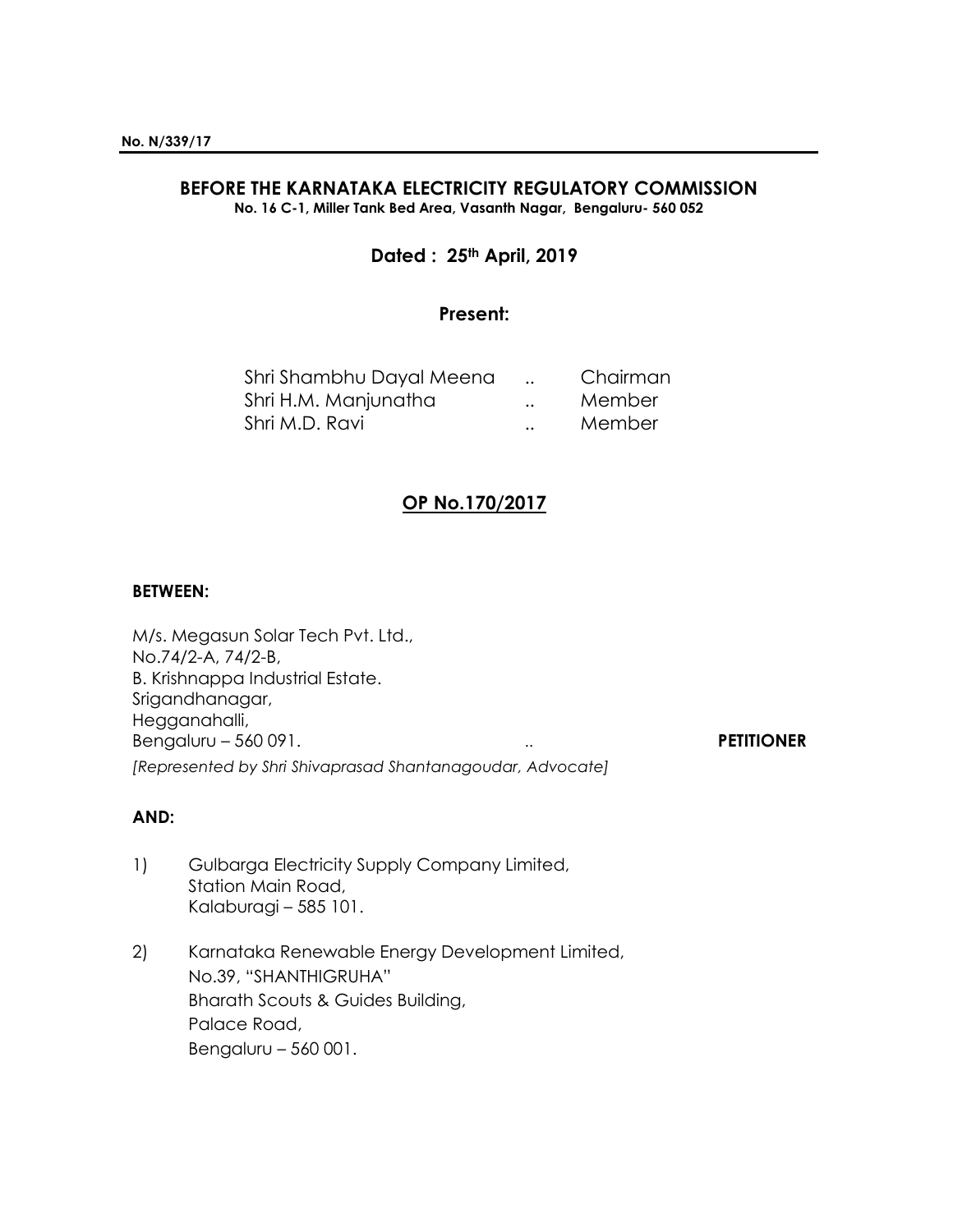3) Karnataka Power Transmission Corporation Limited, Cauvery Bhavan, K.G. Road, Bengaluru – 560 009. .. **RESPONDENTS** *[Respondents-1 and 3 represented by Indus Law, Advocates,*

**\_\_\_\_\_\_\_\_\_\_\_\_\_\_\_\_\_\_\_\_\_\_\_\_\_\_\_\_\_\_\_\_\_\_\_\_\_\_\_\_\_\_\_\_\_\_\_\_\_\_\_\_\_\_\_\_\_\_\_\_\_\_\_\_\_\_\_\_\_\_\_\_\_\_\_\_\_\_\_\_\_\_\_\_\_\_\_\_\_\_\_\_\_\_\_\_\_\_\_\_**

*Respondent-2 represented by Shri G.S. Kannur, Advocate]*

- - - - - -

# **ORDERS**

- 1) The Petitioner has filed the present Petition, praying for a declaration that the Scheduled Commissioning Date (SCD) has stood extended for a period of 274 days, corresponding to the time taken for issuance of the evacuation approval, and for other consequential reliefs, to restrain the 1st Respondent-Gulbarga Electricity Supply Company Limited (GESCOM) from recovering the damages and reducing the tariff for the supply of energy.
- 2) The Petitioner-Megasun Solar Tech Pvt. Ltd., a Special Purpose Vehicle (SPV) created by the selected Bidder, viz., M/s. Microsun Solar Tech Pvt. Ltd., for development of a 3 MW Solar Power Project in Gangavathi Taluk of Koppal District, has executed the Power Purchase Agreement (PPA) dated 30.05.2016 with the 1st Respondent (GESCOM).
- 3) The PPA dated 30.05.2016 was approved by this Commission on 29.09.2016. As per the terms of the PPA, the Solar Power Project of the Petitioner should have achieved the SCD on or before 29.09.2017, i.e., 12 months from the date of approval of the PPA by the Commission. The Petitioner was entitled to receive the tariff of Rs.5.94 per unit, for the energy supplied by it to the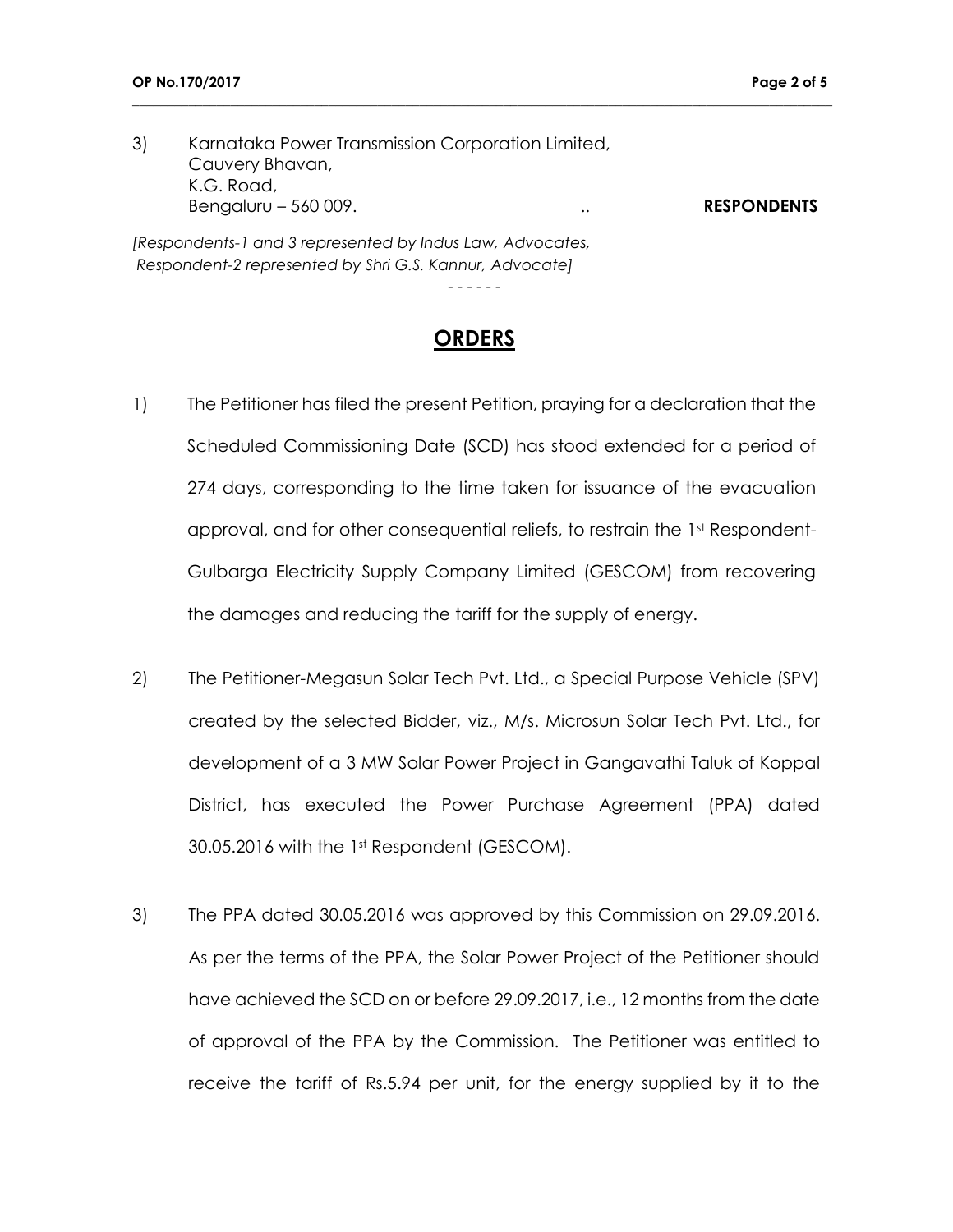1st Respondent (GESCOM), in accordance with Article 12.1 of the PPA, during the period of 25 years from the Commercial Operation Date (COD). If there was delay in the commissioning of the Solar Power Project beyond the SCD, the Petitioner was entitled to the tariff of Rs.5.94 per unit or the tariff applicable as on the date of COD, as determined by the Commission, whichever is lower. The PPA also provided for payment of Liquidated Damages for the delay in the commencement of supply of power to the  $1<sup>st</sup>$ Respondent (GESCOM).

**\_\_\_\_\_\_\_\_\_\_\_\_\_\_\_\_\_\_\_\_\_\_\_\_\_\_\_\_\_\_\_\_\_\_\_\_\_\_\_\_\_\_\_\_\_\_\_\_\_\_\_\_\_\_\_\_\_\_\_\_\_\_\_\_\_\_\_\_\_\_\_\_\_\_\_\_\_\_\_\_\_\_\_\_\_\_\_\_\_\_\_\_\_\_\_\_\_\_\_\_**

- 4) Upon Notice. the 1st Respondent (GESCOM) has appeared through its counsel and has opposed the claim of the Petitioner. The Respondents 2 and 3 are only formal parties and no relief is claimed against them.
- 5) The Petitioner could not achieve the COD of the Solar Power Project as on 13.06.2018, i.e., the date of filing of the application for amendment of the Prayer, requesting that the SCD be extended upto 26.03.2019, as against the extension of the SCD, sought for in the Petition.
- 6) The Petitioner could not achieve the SCD even as on 26.03.2019. Finally, the Petitioner came forward, with a request to extend the SCD by six months from 04.04.2019, the date on which it filed the Affidavit in this case, agreeing to accept the tariff of Rs.3.05 per unit, prevailing for the Financial Year 2018-19, instead of the tariff of Rs.5.94 per unit, as originally agreed to in the PPA, and also agreeing to pay the Liquidated Damages.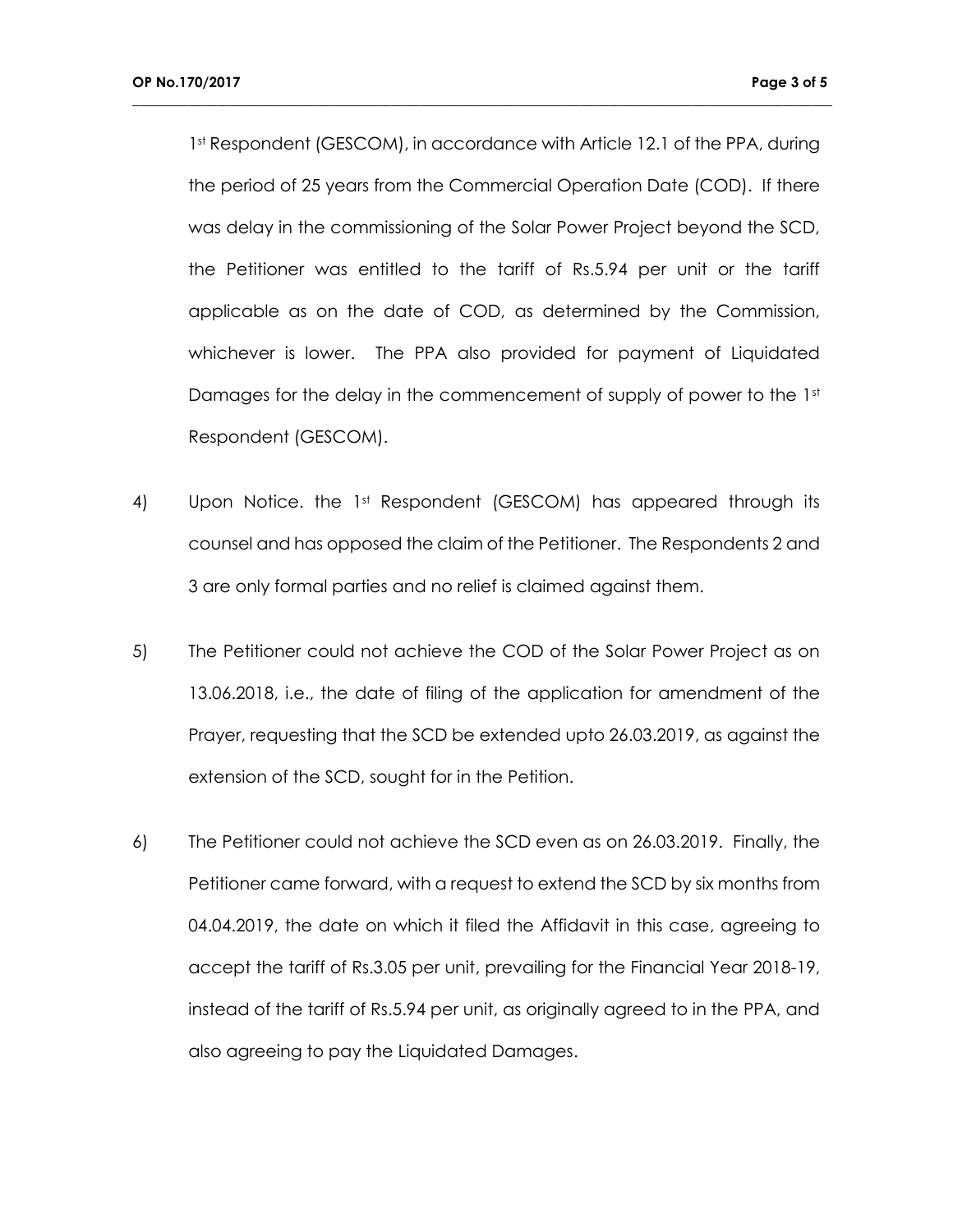7) The 1st Respondent (GESCOM) has agreed for the proposal made by the Petitioner for extension of the SCD, subject to the further condition that, in the event, the Petitioner fails to achieve the SCD on or before 04.10.2019, the 1st Respondent (GESCOM) shall have the option to terminate the PPA. The Petitioner has agreed to abide by such further condition.

**\_\_\_\_\_\_\_\_\_\_\_\_\_\_\_\_\_\_\_\_\_\_\_\_\_\_\_\_\_\_\_\_\_\_\_\_\_\_\_\_\_\_\_\_\_\_\_\_\_\_\_\_\_\_\_\_\_\_\_\_\_\_\_\_\_\_\_\_\_\_\_\_\_\_\_\_\_\_\_\_\_\_\_\_\_\_\_\_\_\_\_\_\_\_\_\_\_\_\_\_**

- 8) The learned counsel for the Petitioner made it clear that, the request for extension of the SCD was not on the ground of *Force Majeure* Event, but it was only to facilitate the Petitioner to synchronize its Solar Power Project with the Grid, as the same was being insisted on the Petitioner by the Karnataka Power Transmission Corporation Limited (KPTCL).
- 9) After going through the records and considering the submissions of the learned counsel for the parties, it is seen that there has already been delay in achieving the SCD by the Petitioner. Therefore, the Commission deems it appropriate that, the Petitioner is liable for the reduced rate of tariff for its Solar Power Project, as agreed to in its Affidavit dated 04.04.2019, and is also liable to pay the Liquidated Damages, to the extent of the Security Deposit furnished by the Petitioner, i.e., to the extent of Rs.30,00,000/- (Rupees Thirty Lakhs only).